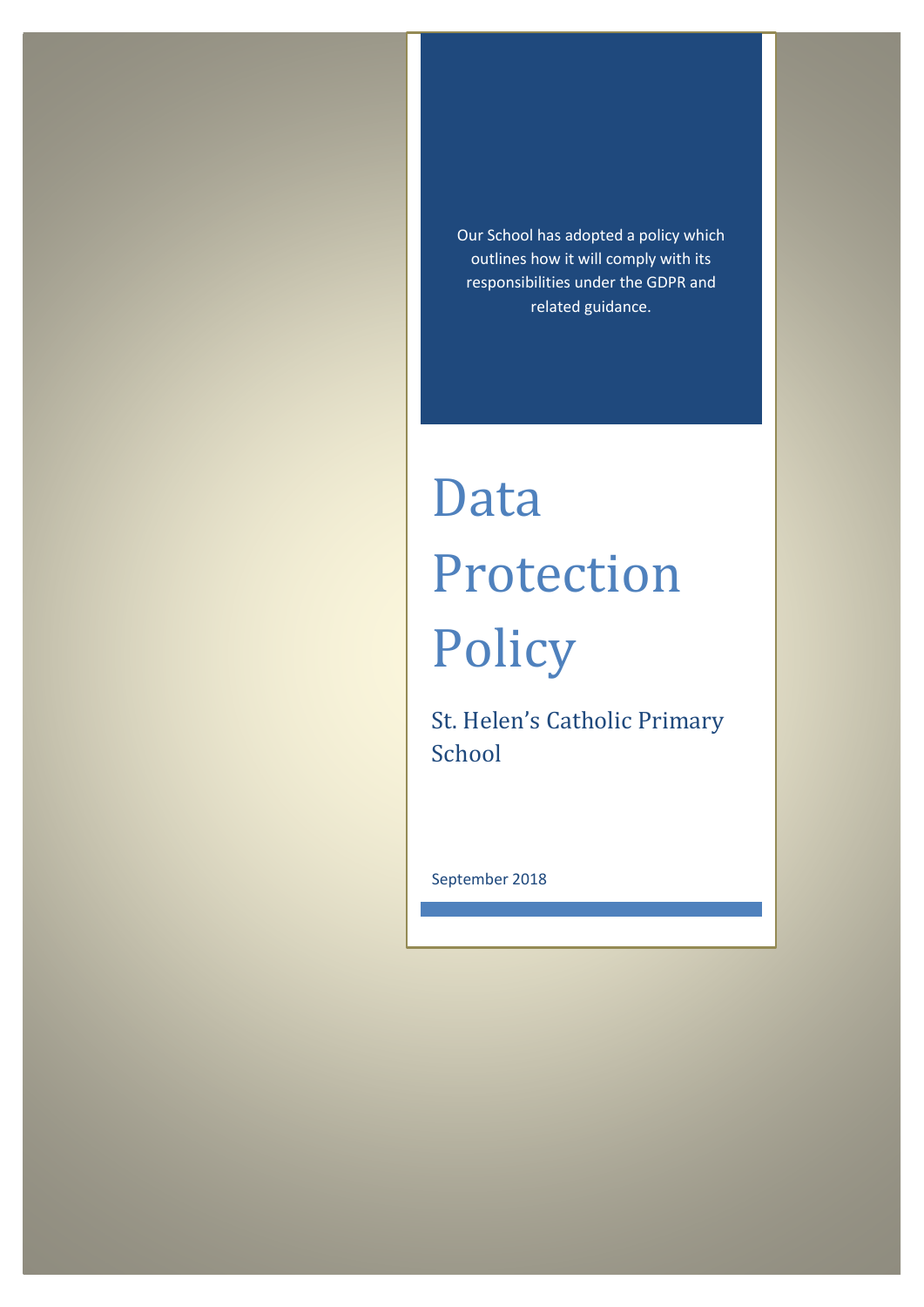## **Index**

|     |                                                  | Page |
|-----|--------------------------------------------------|------|
| 1.  | <b>Policy Statement</b>                          | 2    |
| 2.  | <b>Governance and Accountability</b>             | 2    |
| 3.  | <b>Definitions</b>                               | 3    |
| 4.  | <b>Data Protection Principles</b>                | 3    |
| 5.  | <b>Legal Basis for Processing</b>                | 4    |
| 6.  | <b>Privacy notices</b>                           | 5    |
| 7.  | <b>Individual Rights</b>                         | 5    |
| 8.  | <b>Exemptions to the Right of Subject Access</b> | 5    |
| 9.  | <b>Information Society Services to Children</b>  | 6    |
| 10. | <b>Right to Rectification and Erasure</b>        | 6    |
| 11. | <b>Records Management</b>                        | 7    |
| 12. | <b>Security</b>                                  | 7    |
| 13. | <b>Contracts and Data Sharing</b>                | 8    |
| 14. | <b>Data Protection Impact Assessments</b>        | 8    |
| 15. | <b>Data Breaches</b>                             | 9    |
| 16. | <b>Compliance Status</b>                         | 9    |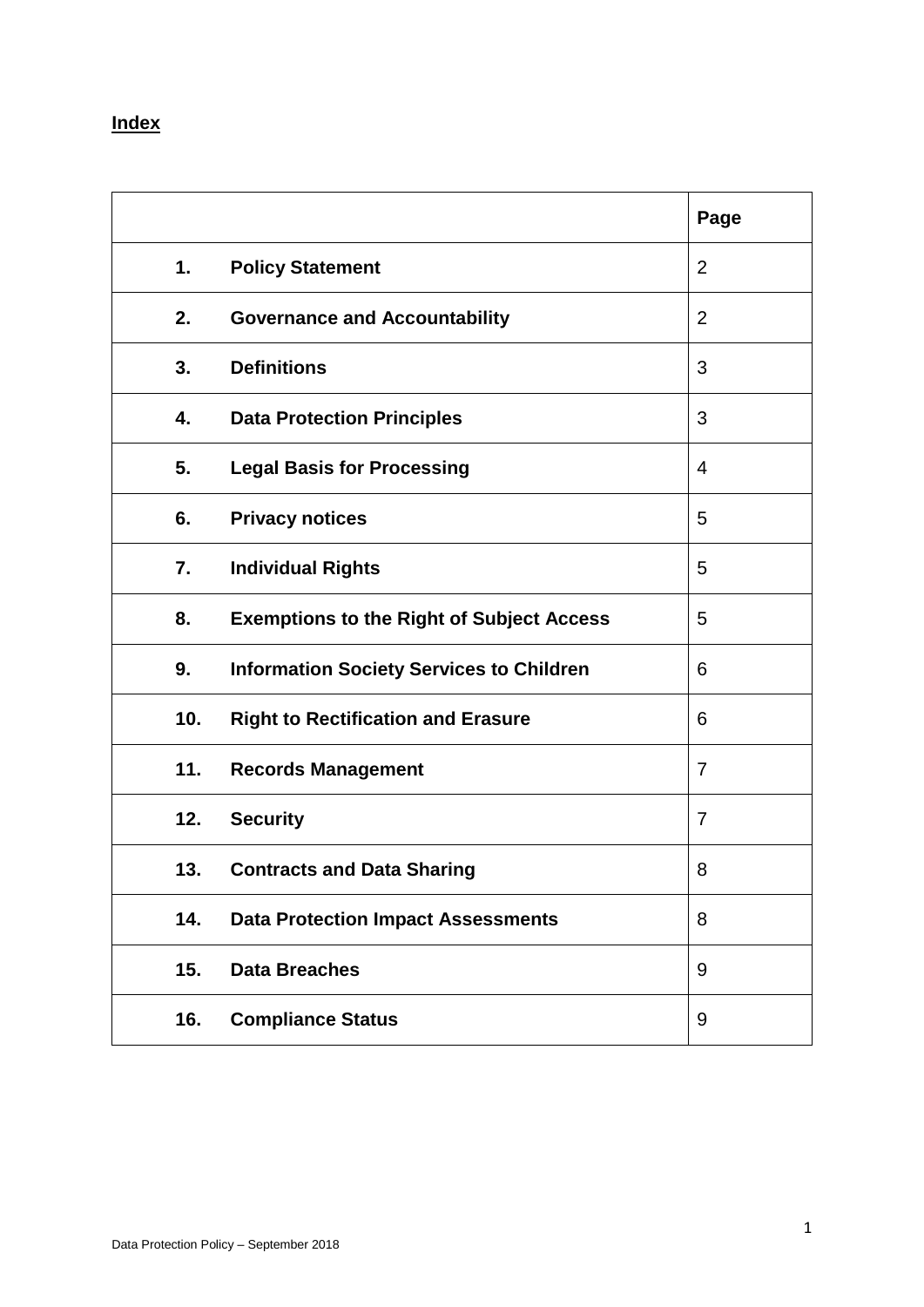## **DATA PROTECTION POLICY**

#### **1. Policy Statement**

This policy outlines how this School will comply with its responsibilities under the General Data Protection Regulations. Accordingly it is not intended as a training document, for further details in respect of the GDPR reference should be made to the Information Commissioner's Office "Guide to the General Data Protection Regulation (GDPR)." [https://ico.org.uk/for-organisations/guide-to-the-general-data-protection](https://ico.org.uk/for-organisations/guide-to-the-general-data-protection-regulation-gdpr/)[regulation-gdpr/](https://ico.org.uk/for-organisations/guide-to-the-general-data-protection-regulation-gdpr/)

This policy is supplemental to any other school policies in respect of information management.

The School needs to collect and use certain types of personal information in order for it to provide education and other associated functions. This includes information on current, past and prospective to pupils, parents, staff, contractors, partners and others who come into contact with the School. This personal information must be dealt with properly no matter how it is collected, recorded and used – whether on paper, by computer or recorded on other material.

#### **2. Governance and Accountability**

All staff have responsibilities for ensuring the security and safekeeping of the personal information held. Appropriate training will be provided to all staff processing personal data, who are required to complete the training.

Day to day responsibility for ensuring the implementation of this policy will operate under the auspices of the Senior Leadership Team, which in turn will be supported by the Governing Body. Practical guidance in relation to implementation is contained within the ICO guide referenced above.

Overall responsibility for data protection has been delegated to the Michelle Clawson who is the School's Data Protection Officer and will report to the Governing Body.

A record of internal processing activities will be maintained. Clear, comprehensive and transparent privacy policies and procedures will be maintained.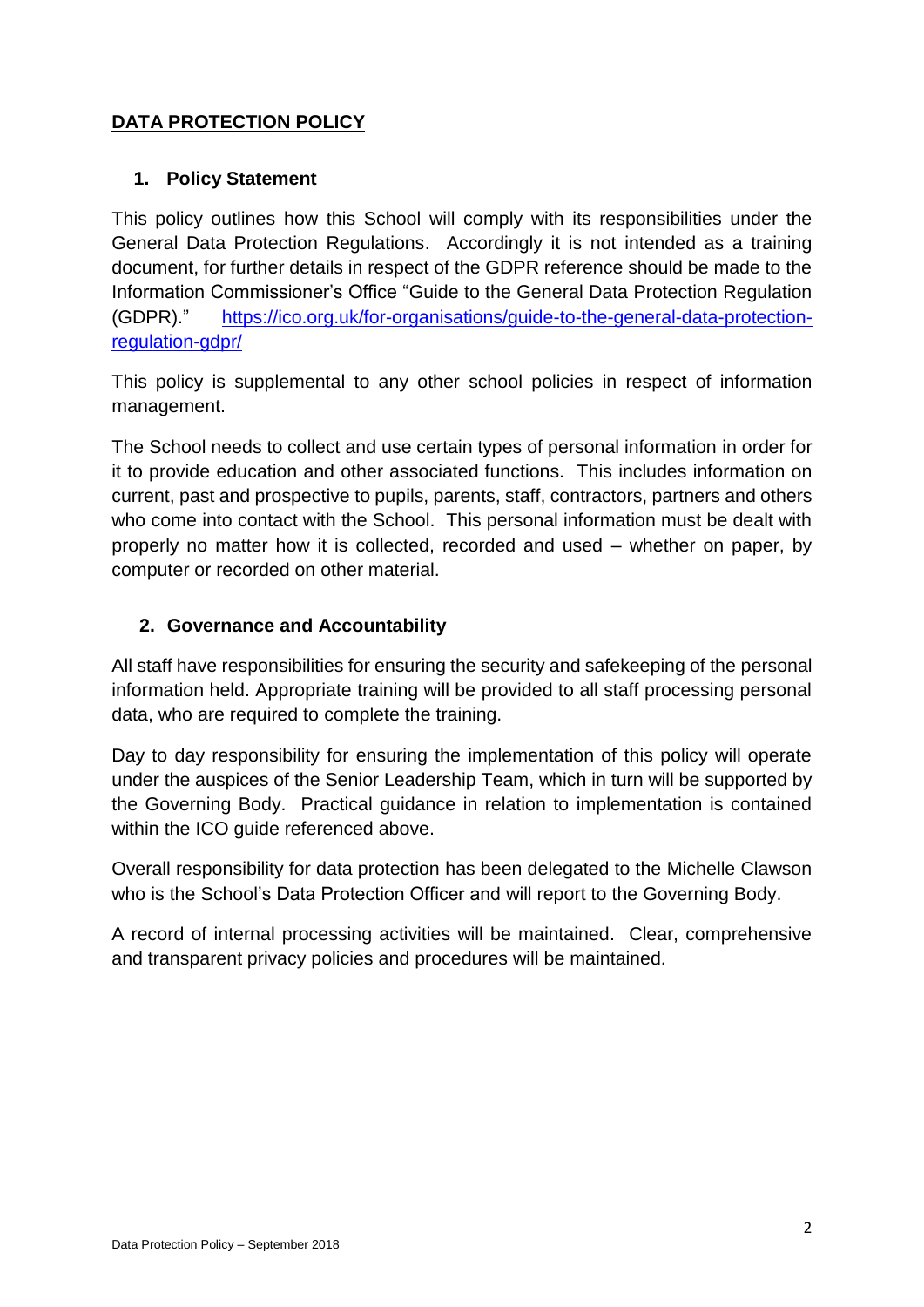## **3. Definitions**

*'Personal Data' –* any information relating to an identifiable person who can be directly or indirectly identified in particular by reference to an identifier.

This definition provides for a wide range of personal identifiers to constitute personal data, including name, identification number, location data or online identifier, reflecting changes in technology and the way organisations collect information about people.

*'Special categories of personal data'* – Article 9 of the GDPR refers to sensitive personal data as "special categories of personal data". Personal data revealing racial or ethnic origin, political opinions, religious or philosophical beliefs, or trade union membership, and the processing of genetic data, biometric data for the purpose of uniquely identifying a natural person, data concerning health, education outcomes or data concerning a natural person's sex life or sexual orientation.

*'Processing' –* Obtaining, recording or holding data.

*'Data subject' –* The person whose personal data is held or processed.

*'Data controller' –* A person or organisation that determines the purposes for which, and the manner in which, personal data is processed.

*'Data processor' –* A person, other than an employee of the data controller, who processes the data on behalf of the data controller.

## 4. **Data Protection Principles**

The School regards the lawful and proper treatment of personal information as being fundamental to the effective delivery of its objectives and is key to the maintenance of confidence between the School and its pupils, staff and parents.

Under the GDPR, the data protection principles set out the main responsibilities for organisations.

Article 5 of the GDPR requires that personal data shall be:

"a) processed lawfully, fairly and in a transparent manner in relation to individuals;

b) collected for specified, explicit and legitimate purposes and not further processed in a manner that is incompatible with those purposes; further processing for archiving purposes in the public interest, scientific or historical research purposes or statistical purposes shall not be considered to be incompatible with the initial purposes;

c) adequate, relevant and limited to what is necessary in relation to the purposes for which they are processed;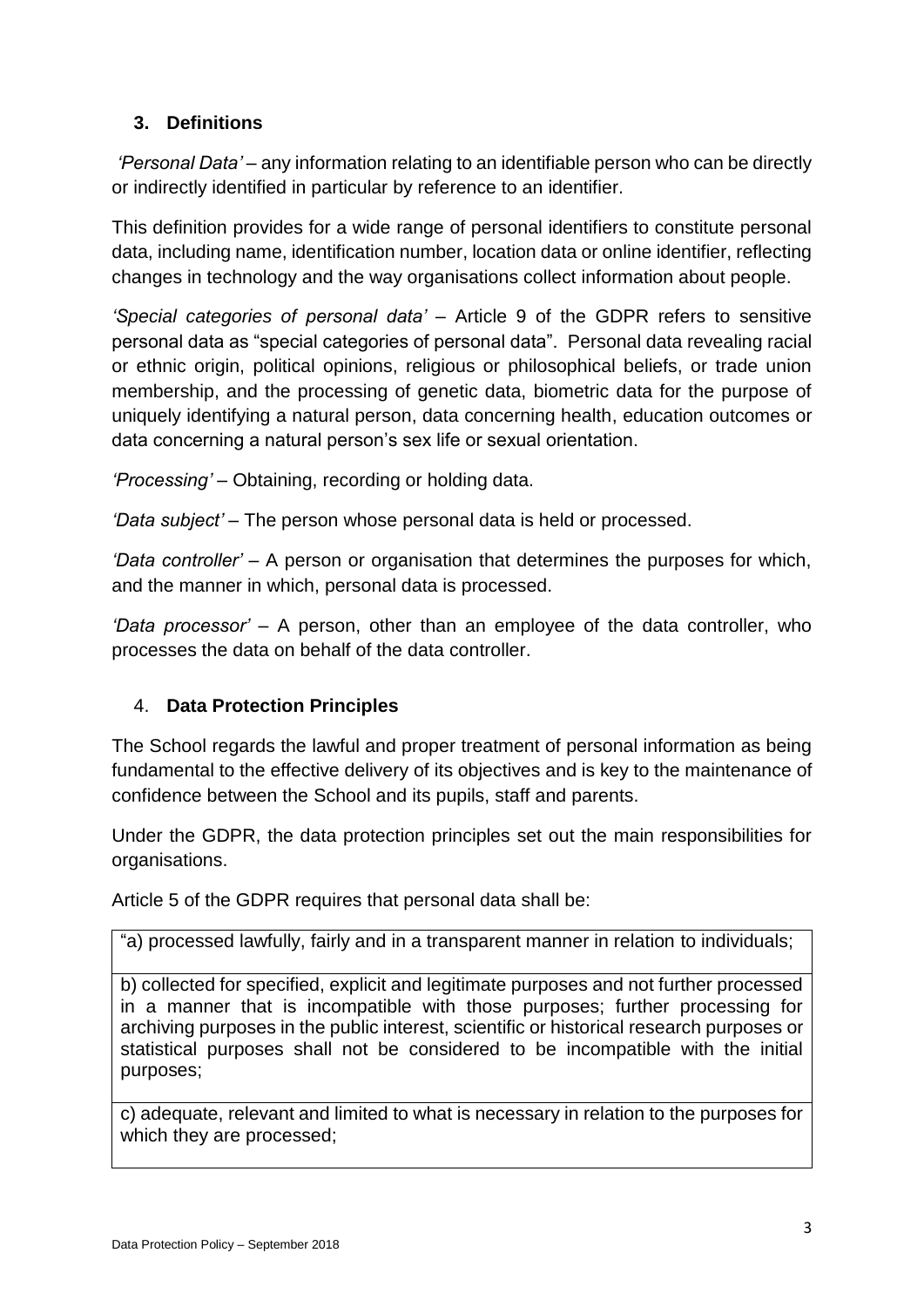d) accurate and, where necessary, kept up to date; every reasonable step must be taken to ensure that personal data that are inaccurate, having regard to the purposes for which they are processed, are erased or rectified without delay;

e) kept in a form which permits identification of data subjects for no longer than is necessary for the purposes for which the personal data are processed; personal data may be stored for longer periods insofar as the personal data will be processed solely for archiving purposes in the public interest, scientific or historical research purposes or statistical purposes subject to implementation of the appropriate technical and organisational measures required by the GDPR in order to safeguard the rights and freedoms of individuals; and

f) processed in a manner that ensures appropriate security of the personal data, including protection against unauthorised or unlawful processing and against accidental loss, destruction or damage, using appropriate technical or organisational measures."

Article 5(2) requires that:

The controller shall be responsible for, and be able to demonstrate, compliance with the principles.

The School will process all personal information to help support the delivery of education in accordance with its aims, responsibilities and obligations. All personal data will be processed in accordance with the principles.

#### **5 Legal basis for Processing**

Personal information will only be processed where there is a lawful basis for doing so. Under the GDPR there are six available lawful bases for processing. Which basis is most appropriate to use will depend on the purpose and relationship with the individual.

The lawful bases for processing are set out in Article 6 of the GDPR and in the Data Protection Act 2018. The School will ensure that at least one of these will apply whenever the school processes personal data.

In order to lawfully process sensitive data called special personal data in the GDPR, the School must identify both a lawful basis under Article 6 and a separate condition for processing special category data under Article 9. These do not have to be linked.

Further details in relation to this are at the attached link.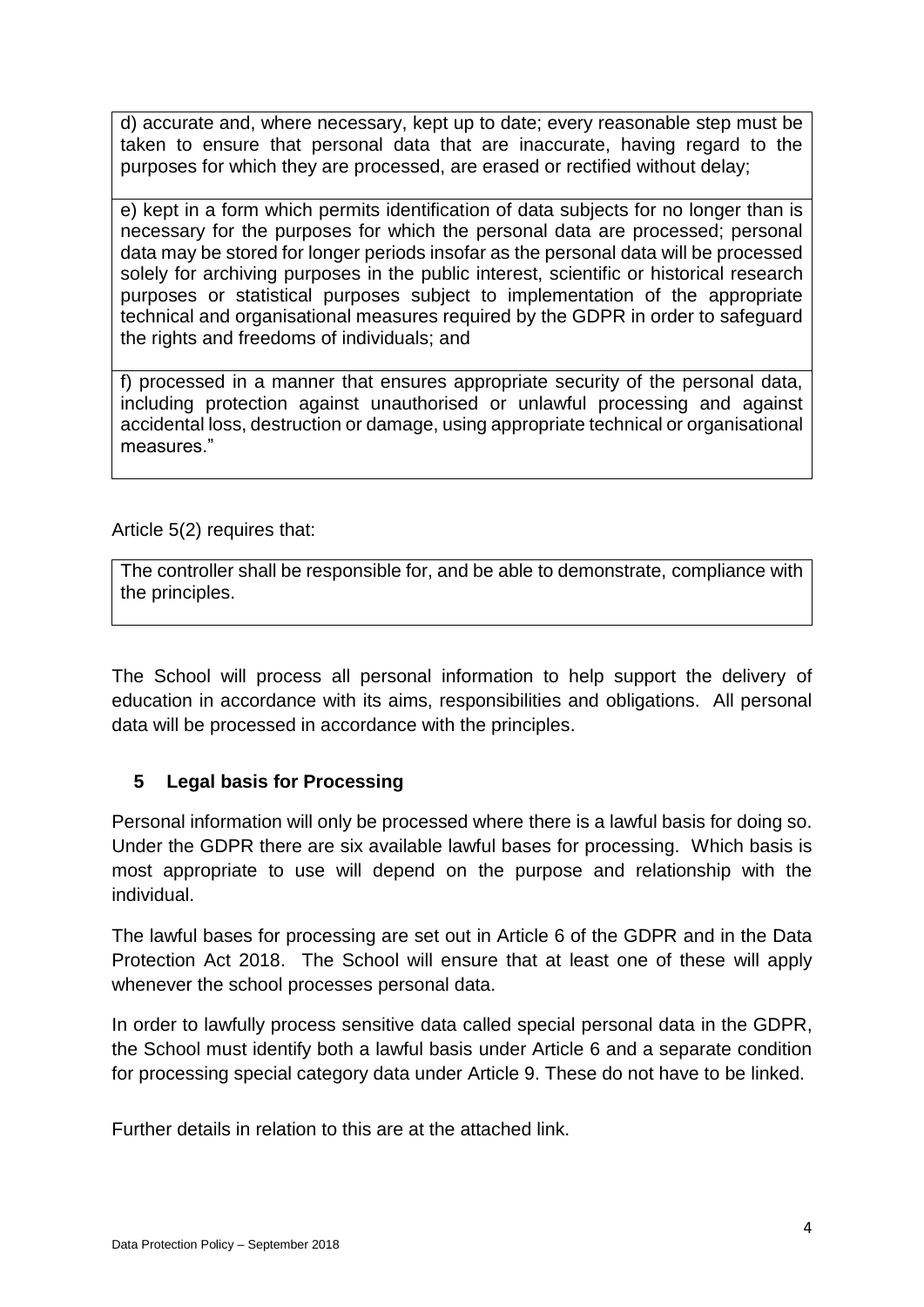[https://ico.org.uk/for-organisations/guide-to-the-general-data-protection-regulation](https://ico.org.uk/for-organisations/guide-to-the-general-data-protection-regulation-gdpr/lawful-basis-for-processing/)[gdpr/lawful-basis-for-processing/](https://ico.org.uk/for-organisations/guide-to-the-general-data-protection-regulation-gdpr/lawful-basis-for-processing/)

## **6. Privacy Notices**

The School will, at the point of collection, unless an appropriate exemption applies, inform individuals of the specific purpose or purposes for which the School will use their personal information. To ensure the information required by Article 13 is communicated to the individual.

## **7. Individual Rights.**

The School regards individuals' rights as fundamental and therefore endorses the enhancement of individual data rights as set out in the legislation. All requests for personal information will be dealt with in accordance with the individual's statutory rights. Queries regarding the School's processing of personal data will be dealt with promptly and courteously.

The GDPR provides the following rights for individuals:

- 1. The right to be informed (Privacy notices);
- 2. The right of access;
- 3. The right to rectification;
- 4. The right to erase;
- 5. The right to restrict processing;
- 6. The right to data portability;
- 7. The right to object;
- 8. Rights in relation to automated decision-making and profiling.

#### **8. Exemptions – to the Right of Access**

The Data Protection Act 2018 introduces exemptions to the Right of Access as follows, the right to obtain personal information (subject access) is exempted in respect of Education Data if its release would be likely to cause serious harm to the physical or mental health of the data subject or another individual.

The right of access does not apply to child abuse data to the extent that the application of the provision would not be in the best interests of the data subject. Child abuse data includes physical injury (other than accidental injury) to, and physical and emotional neglect, ill-treatment and sexual abuse of an individual aged under 18. It consists of data whether they have been subject to or may be at risk of Child abuse.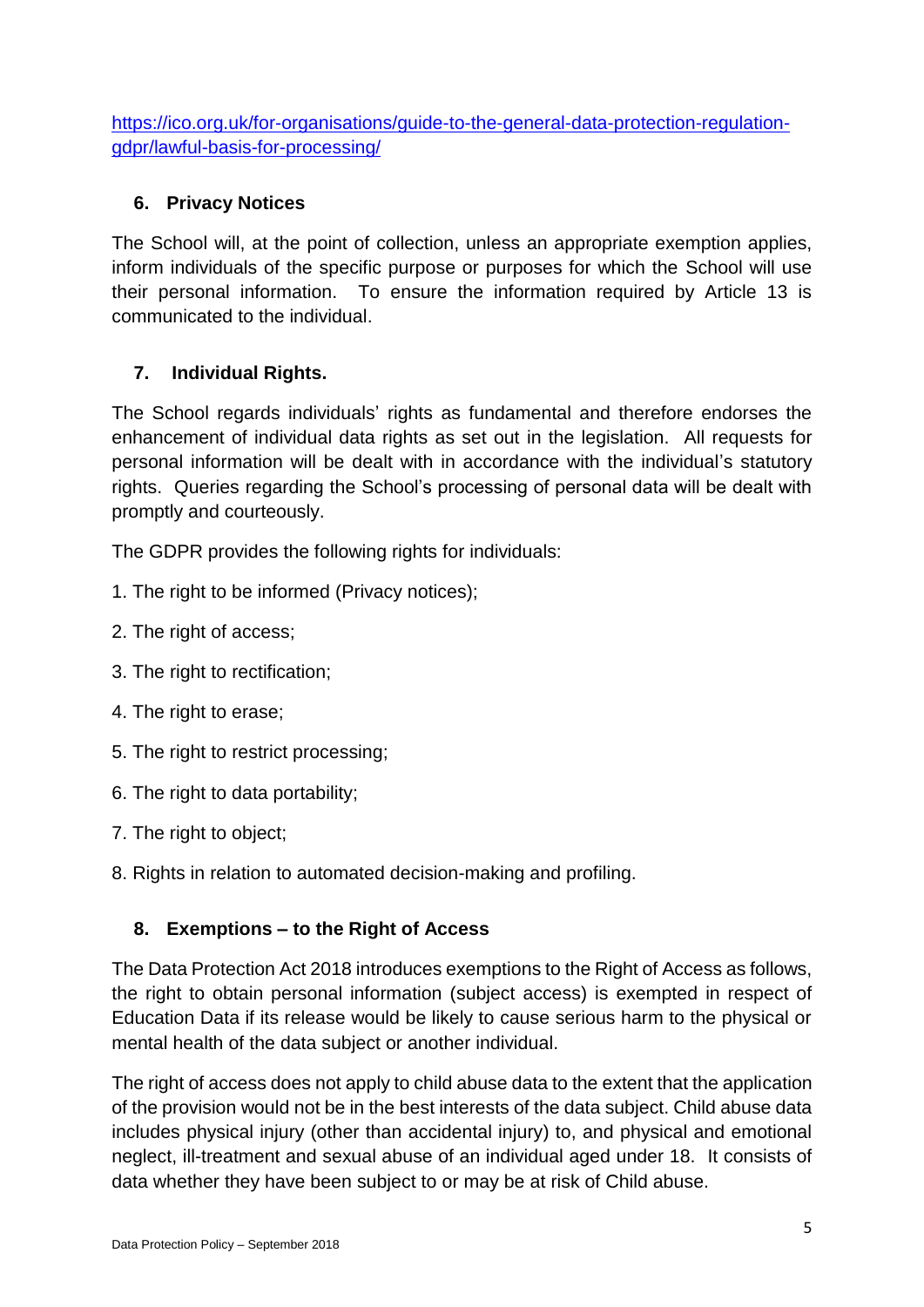The right of subject access is exempted in respect of statements of special educational needs where disclosure is prohibited or restricted under the law governing special educational needs and disability. Equally the right is exempted where prohibited or restricted under the Adoption and Children Act 2002 and the Human Fertilisation and Embryology Act 2008.

Further details on individual rights are contained within the attached link:

[https://ico.org.uk/for-organisations/guide-to-the-general-data-protection-regulation](https://ico.org.uk/for-organisations/guide-to-the-general-data-protection-regulation-gdpr/individual-rights/)[gdpr/individual-rights/](https://ico.org.uk/for-organisations/guide-to-the-general-data-protection-regulation-gdpr/individual-rights/)

## **9. Information Society Services to Children**

The GDPR contains new provisions intended to enhance the protection of children's personal data. Where services are offered directly to a child, the School must ensure that the privacy notice is written in a clear, plain way a child understands. Consent of the child will only be lawful if the Child is at least 13 years of age. Where the child is below this age consent has to be given by the holder of parental responsibility for the child.

**[https://ico.org.uk/for-organisations/guide-to-the-general-data-protection](https://ico.org.uk/for-organisations/guide-to-the-general-data-protection-regulation-gdpr/applications/children/)[regulation-gdpr/applications/children/](https://ico.org.uk/for-organisations/guide-to-the-general-data-protection-regulation-gdpr/applications/children/)**

#### **10. Right to Rectification and Erasure**

The GDPR gives individuals the right to have personal data rectified if it is inaccurate or incomplete. The School will make it easy for individuals to access and correct their personal information. Where a request for rectification is received, the statutory time limit is one month. This can be extended by two months where the request for rectification is complex.

The right to erasure is also known as "the right to be forgotten" and enables an individual to request the deletion or removal of personal data where there is no compelling reason for its continued processing. There are some specific circumstances where the right to erasure does not apply, for example where safeguarding and social services legislation prevents this.

[https://ico.org.uk/for-organisations/guide-to-the-general-data-protection-regulation](https://ico.org.uk/for-organisations/guide-to-the-general-data-protection-regulation-gdpr/individual-rights/right-to-rectification/)[gdpr/individual-rights/right-to-rectification/](https://ico.org.uk/for-organisations/guide-to-the-general-data-protection-regulation-gdpr/individual-rights/right-to-rectification/)

[https://ico.org.uk/for-organisations/guide-to-the-general-data-protection-regulation](https://ico.org.uk/for-organisations/guide-to-the-general-data-protection-regulation-gdpr/individual-rights/right-to-erasure/)[gdpr/individual-rights/right-to-erasure/](https://ico.org.uk/for-organisations/guide-to-the-general-data-protection-regulation-gdpr/individual-rights/right-to-erasure/)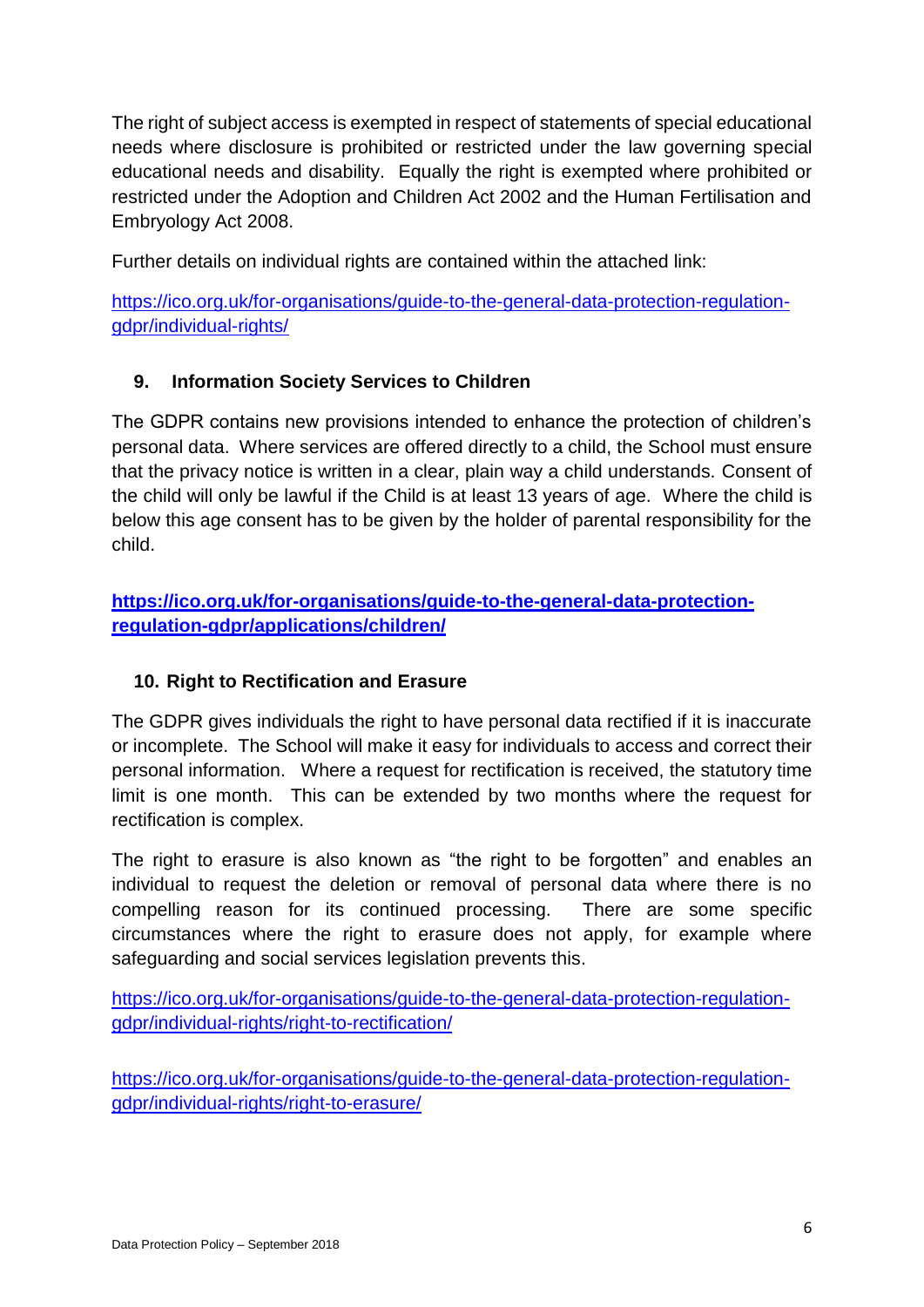#### **11. Records Management**

Personal information will be held for no longer than is necessary. Appropriate Records Management procedures or policies will comply with this principle.

#### **12. Security**

The GDPR requires personal data to be processed in a manner that ensures its security. This includes protection against unauthorised or unlawful processing and against accidental loss, destruction or damage.

Appropriate technical and organisational measures will be taken to ensure the security of such data and including:

The pseudonymisation and encryption of personal data;

The ability to ensure the ongoing confidentiality, integrity, availability and resilience of processing systems and services;

The ability to restore the availability and access to personal data in a timely manner in the event of a physical or technical incident;

The regular testing, assessing and evaluating of the effectiveness of technical and organisational measures for ensuring the security of the processing.

Access to personal information will be strictly controlled through the use of password and encryption facilities. Access to systems will be restricted to those users that need it to undertake their duties, access rights will be reviewed on a regular basis. Security measures will be implemented to ensure that personal information is not automatically made widely available.

All staff are made aware of the following requirements.

- Paper-based records and portable electronic devices, such as laptops and hard drives that contain personal information are kept in a secure location when not in use;
- Papers containing confidential personal information should not be left on office and classroom desks, on staffroom tables or pinned to noticeboards where there is general access;
- Passwords that are at least 8 characters long containing letters and numbers are used to access school computers, laptops and other electronic devices. Staff and pupils are reminded to change their passwords at regular intervals. All School laptops have passwords changed regularly;
- Encryption software is used to protect all portable devices and removable media, such as laptops and USB devices if they contain sensitive data;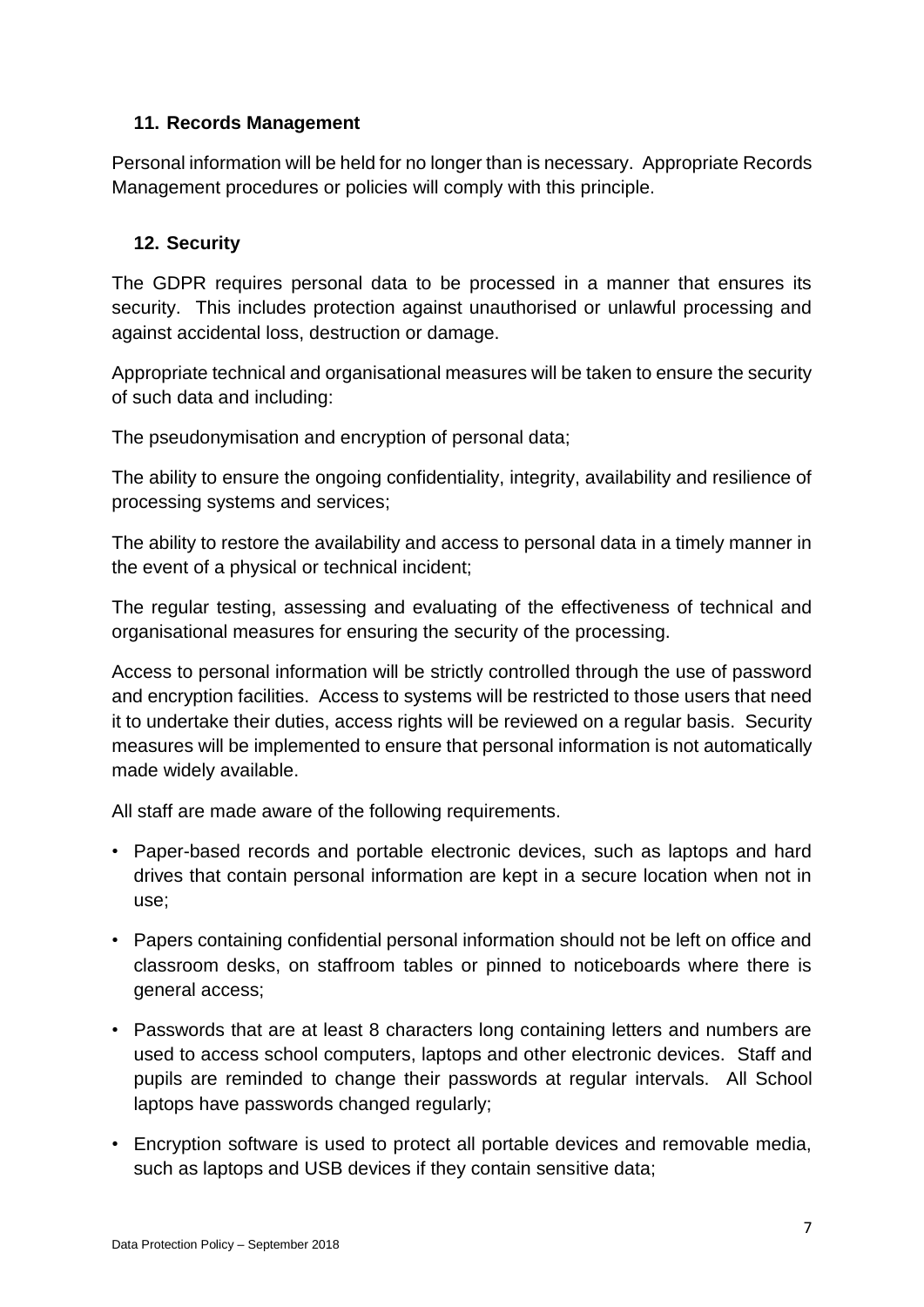• Personal information that is no longer needed, or has become inaccurate or out of date, is disposed of securely. For example, we will cross-shred or incinerate paperbased records.

[https://ico.org.uk/for-organisations/guide-to-the-general-data-protection-regulation](https://ico.org.uk/for-organisations/guide-to-the-general-data-protection-regulation-gdpr/security/)[gdpr/security/](https://ico.org.uk/for-organisations/guide-to-the-general-data-protection-regulation-gdpr/security/)

#### **13. Contracts / Data Sharing**

When third parties handle data on behalf of the School such as contractors, agents, partners, consultants, etc. there will be a written agreement between the School and the third party confirming that they have appropriate technical and organisational security measures in place to safeguard the personal data and such third parties will only act on the instructions of the School. The School will comply with the further requirements, for third party processing as set out in Article 28 of the GDPR. The School must only appoint contractors who can provide "sufficient guarantees" that the requirements of the GDPR will be met and the rights of individuals are protected.

In sharing personal data the School will follow the Information Commissioner's Guidance in respect of data sharing or the Wales Accord on Sharing of Personal Information.

[https://ico.org.uk/for-organisations/guide-to-the-general-data-protection-regulation](https://ico.org.uk/for-organisations/guide-to-the-general-data-protection-regulation-gdpr/accountability-and-governance/contracts/)[gdpr/accountability-and-governance/contracts/](https://ico.org.uk/for-organisations/guide-to-the-general-data-protection-regulation-gdpr/accountability-and-governance/contracts/)

#### **14. Data Protection Impact Assessment (DPIA) new systems.**

Data protection impact assessments are a tool which can help identify the most effective way to comply with data protection obligations and meet individuals' expectations of privacy. An effective DPIA will allow the School to identify and fix problems at an early stage, reducing the associated costs and damage to reputation, which might otherwise occur.

School representatives must carry out a DPIA when:

- using new technologies; and
- the processing is likely to result in a high risk to the rights and freedoms of individuals.

[https://ico.org.uk/for-organisations/guide-to-the-general-data-protection-regulation](https://ico.org.uk/for-organisations/guide-to-the-general-data-protection-regulation-gdpr/accountability-and-governance/data-protection-impact-assessments/)[gdpr/accountability-and-governance/data-protection-impact-assessments/](https://ico.org.uk/for-organisations/guide-to-the-general-data-protection-regulation-gdpr/accountability-and-governance/data-protection-impact-assessments/)